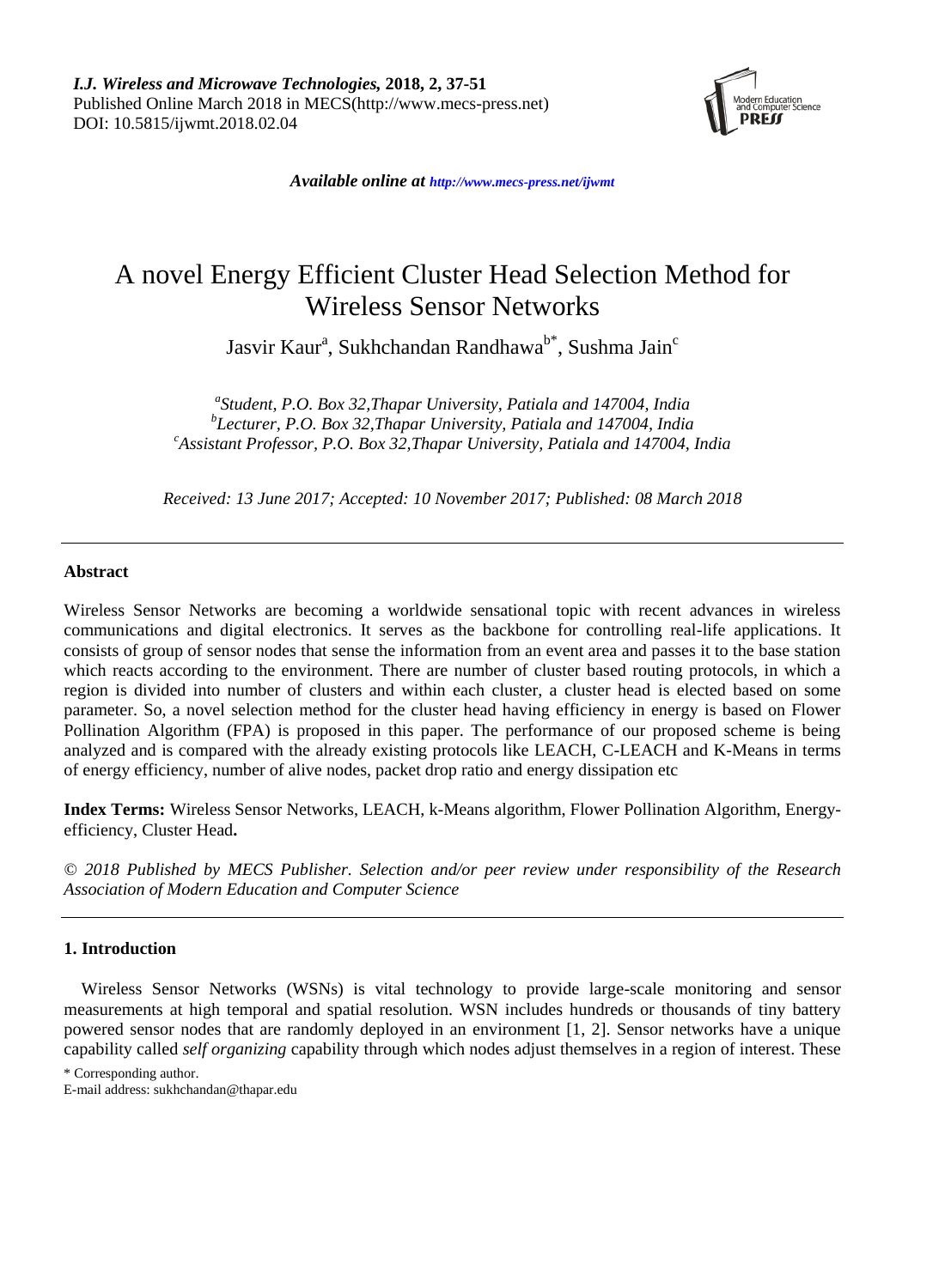nodes sense the region for occurrence of event at different locations and passes this sensed information to the base station or command node so that it can react according to the condition. Before transmission, sensor nodes process the raw data with the help of built-in processor included in nodes itself. WSNs have sensing, computation and communication capabilities which are highly used in large number of different applications. The idea of WSNs came into origin from battlefield surveillance where military applications are performed and now this idea is used in various number of areas like in industries, healthcare applications and home network etc[3]. The sensor networks comprise of microphones as audio sensors, cameras as vision sensors and those that measure large number of physical phenomenon (like infra-red, ultrasound, noise, temperature, strain, vibration, fluid levels, generators to manufacturing lines, humidity, pumps, acidity, building maintenance, aviation and so on) in various areas of agriculture and forestry, military applications, structural engineering and health care.

Data sensed by the sensor nodes is transmitted in a multi-hop or single hop fashion by sending the data to base station directly but this direct communication cannot be implemented practically if number of sensor nodes is large in number. According to [4,5], sensor nodes are dynamic in nature also and are limited in the communication range and computing power. Energy of sensor nodes gets reduced while communicating with other nodes or the base station. These nodes get converted into dead nodes from the alive nodes, which can make the network less energy efficient. Making clusters of the sensors is one of the possible solutions to deal with this issue as this can make the network with the best energy efficiency and scalability. In cluster based routing, a network is divided into number of clusters and within each cluster, a cluster head is elected based on some pre-decided parameter. CH nodes in clusters have larger energy as compared to non-cluster head nodes. So, to balance energy level of network, we propose Flower Pollination Algorithm (FPA) which gives more energy efficient network as compared to existing approaches.

#### **2. Related Work**

In this section, we discuss the existing routing protocols such as LEACH, LEACH-C, k-Means algorithm and cluster head selection approach which is followed in these routing algorithms [6-15].

## *2.1 LEACH*

Low-Energy Adaptive Clustering Hierarchy (LEACH) is a protocol that is used for dynamic clustering in WSNs. This protocol randomly select the cluster heads in a network so that energy can be distributed evenly among the among the sensor nodes[6]. Data collected by cluster heads from sensor nodes is transmitted to the base station. This is needed because a sensor node is not of any use if its battery dies. Each time when an updation process of cluster restructuring is initiated, then it is known as a *round* and further each round is subdivided into two stages: *set-up phase* and *steady phase* as shown in Fig. 1.



Fig.1. Formation for cluster round in LEACH protocol.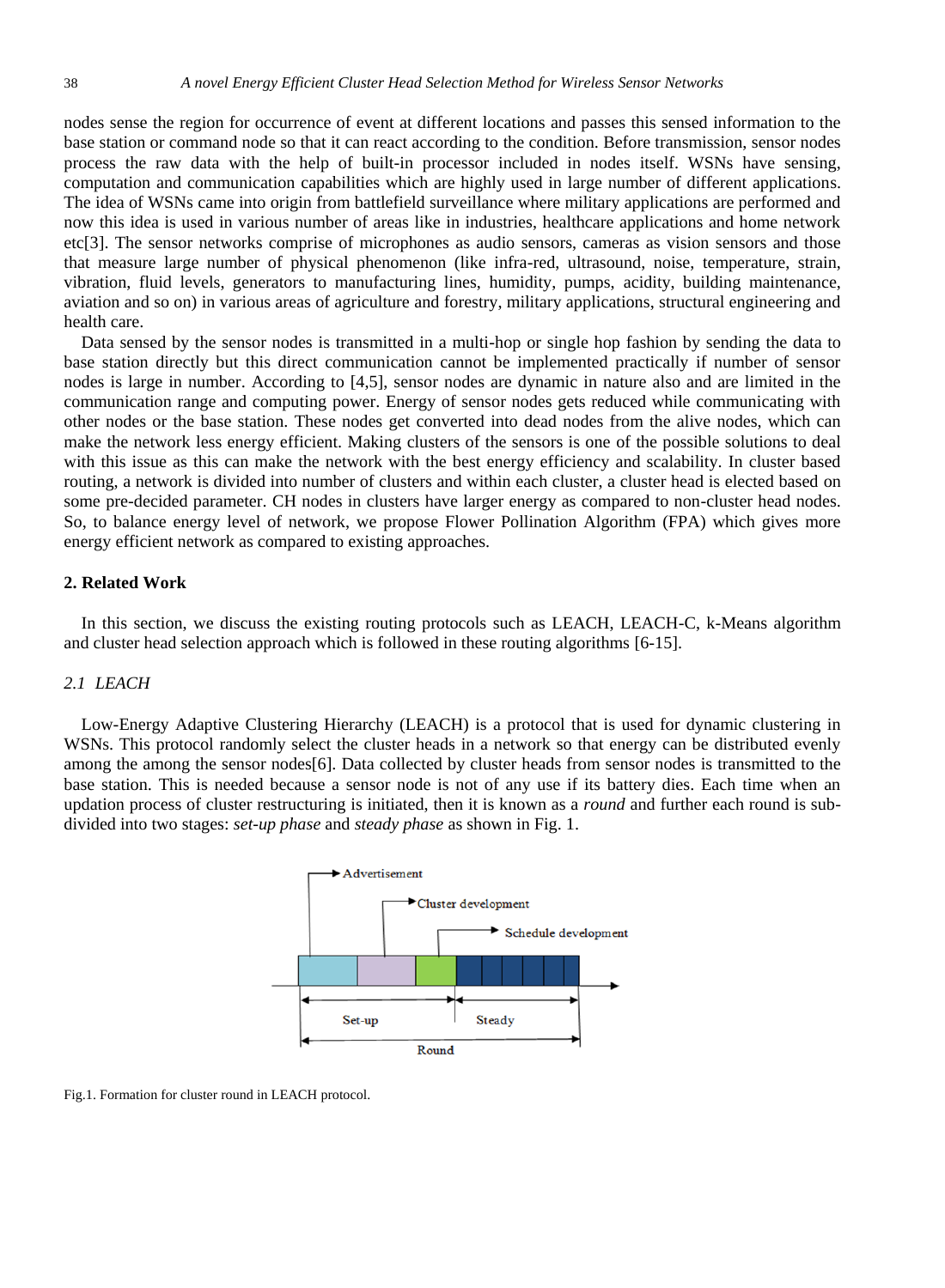The set-up stage includes three sub-stages called *advertisement stage, cluster development* and *schedule development*. In first phase, CH of each cluster broadcast its identity to the sensor nodes whereas in steady phase CH gets all the information given by sensor nodes. CH consumes large amount of energy as compared to cluster member nodes in communication. Therefore, to cop up with this issue, LEACH proposed that every member of cluster should get equal chance to become CH [7] so, that energy dissipation can be balanced in a network.

In this, random value between 0 and 1 is assigned to each node in each round. That particular node become the CH if its value is less than the threshold value. Therefore, by this method energy consumption in a network can be balanced by giving all nodes a fair chance to elect as CH. But this approach does not provide information about node location during the selection of CHs. As a result, this protocol may lead to the unbalanced energy in the network.

#### *2.2 C-LEACH*

To deal with the issue related to LEACH protocol, C-LEACH is developed that uses the information regarding the location of sensor nodes [8]. This C-LEACH protocol with its routing steps is described in Fig. 2. It is shown that BS gets all the information regarding the current location and energy level of the sensor nodes (marked as 1 in Fig. 2). After this, average energy of all the sensor nodes is determined in the present round and further division of network is done into different number of clusters. This information is then transmitted to the closest CH after the selection of CH in every cluster (Step 2 in Fig. 2). Therefore, after determining the routing path, set-up phase is finished.

Advantage of this protocol is that, there is a reduction in the energy consumption and dissipation of a sensor network with the use of this location information about member nodes. However, better routing is not always provided by this protocol because the gathering and transmitting this information also consumes energy.



Fig.2. Routing methodology in LEACH-C protocol

#### *2.3 K-MEANS*

In this, randomly clusters are formed in the network and sensor nodes arrange themselves to be in one of the clusters. After each node gets the cluster, the centroid of each and every cluster for 'n' nodes can be determined as follow in two-dimensional space.

$$
Centroid(X,Y) = \frac{1}{n} \sum_{i=1}^{n} X_i \cdot \frac{1}{n} \sum_{i=1}^{n} Y_i
$$
\n(1)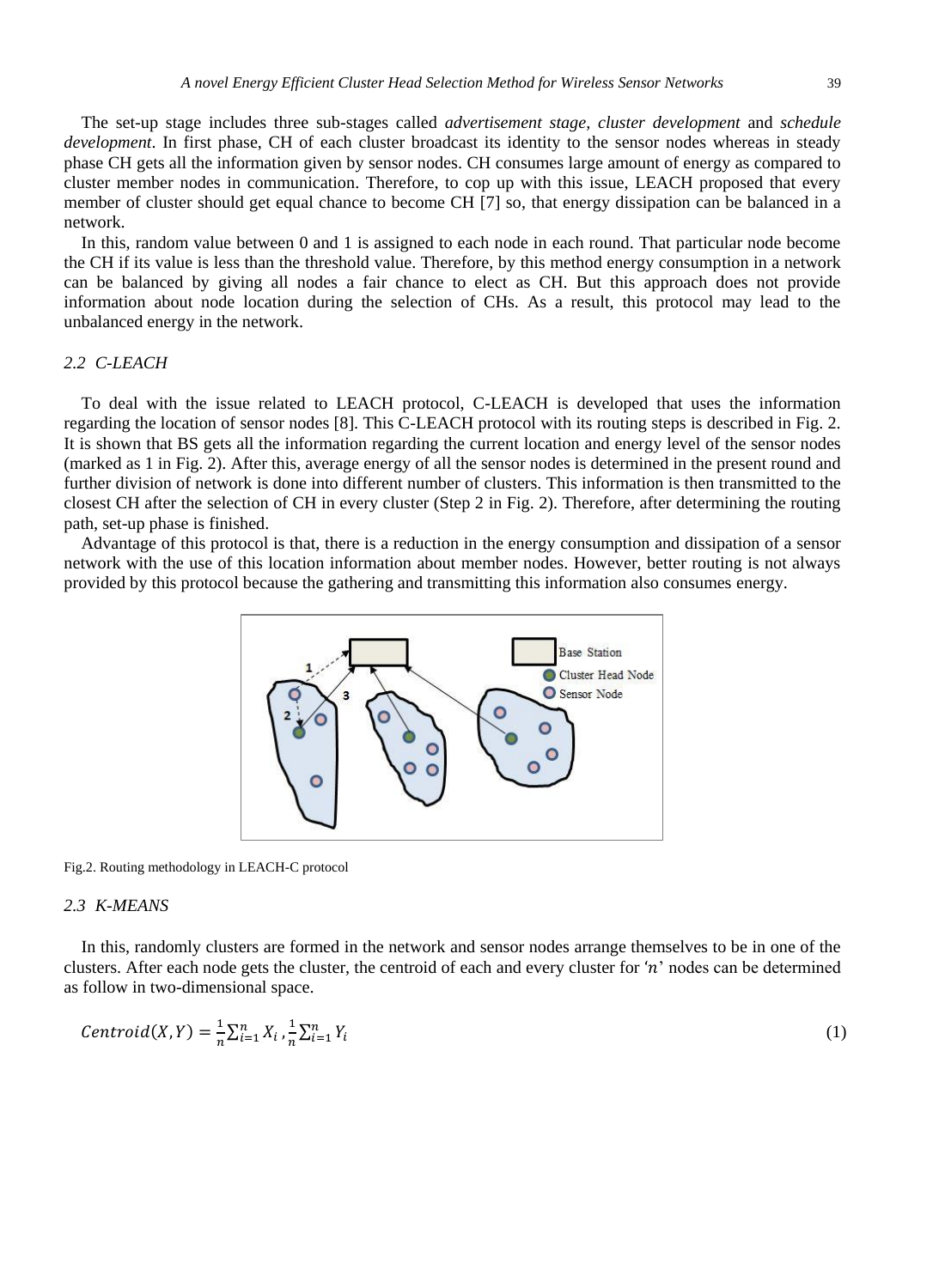Here where  $X_i$  and  $Y_i$  denote the position of CH. Here, centroid acts as a virtual node which locates at the center of each cluster. The CH closer to the centroid is chosen as the new CH in the cluster[9].

#### **3. The proposed scheme (FPA)**

Flower pollination is an intriguing process in the natural world. Its evolutionary characteristics can be used to design new optimization algorithms. Flower Pollination Algorithm is principally used to solve constrained and unconstrained optimization problems. Researchers are attracted towards this algorithm for its processing speed, ease to modify based on the requirement and robustness. In the proposed Cluster Head Selection method, we use Flower Pollination Algorithm (FPA) in which clusters of objects are developed using the Euclidean distances between them. The underlying network model is given as:

### *3.1 Network Model*

In FPA, WSN have the following features:

- Each sensor node is provided with a unique identity.
- All sensor nodes are static in nature.
- All nodes send their sensed data to the base station.
- Initial energy is same for all nodes.
- Sensor nodes are deployed randomly in an event area.

#### *3.2 Energy Consumption Model*

This model is used for evaluating the performance of the FPA. This model includes transmitter and receiver as depicted in Fig. 3.



Fig.3. Energy Consumption Model of proposed FPA

During the duration of transmitted packet and received packet, energy is dissipated and this energy can be estimated by free space  $(fs)$  and multipath  $(mp)$ . The energy consumption for transmission is given by equation (2).

$$
E_{Tx}(k,d) = \begin{cases} E_e * L + \mathcal{E}_{fs} * d^2, d < d_0 \\ E_e * L + \mathcal{E}_{mp} * d^4 * L, d \ge d_0 \end{cases}
$$
(2)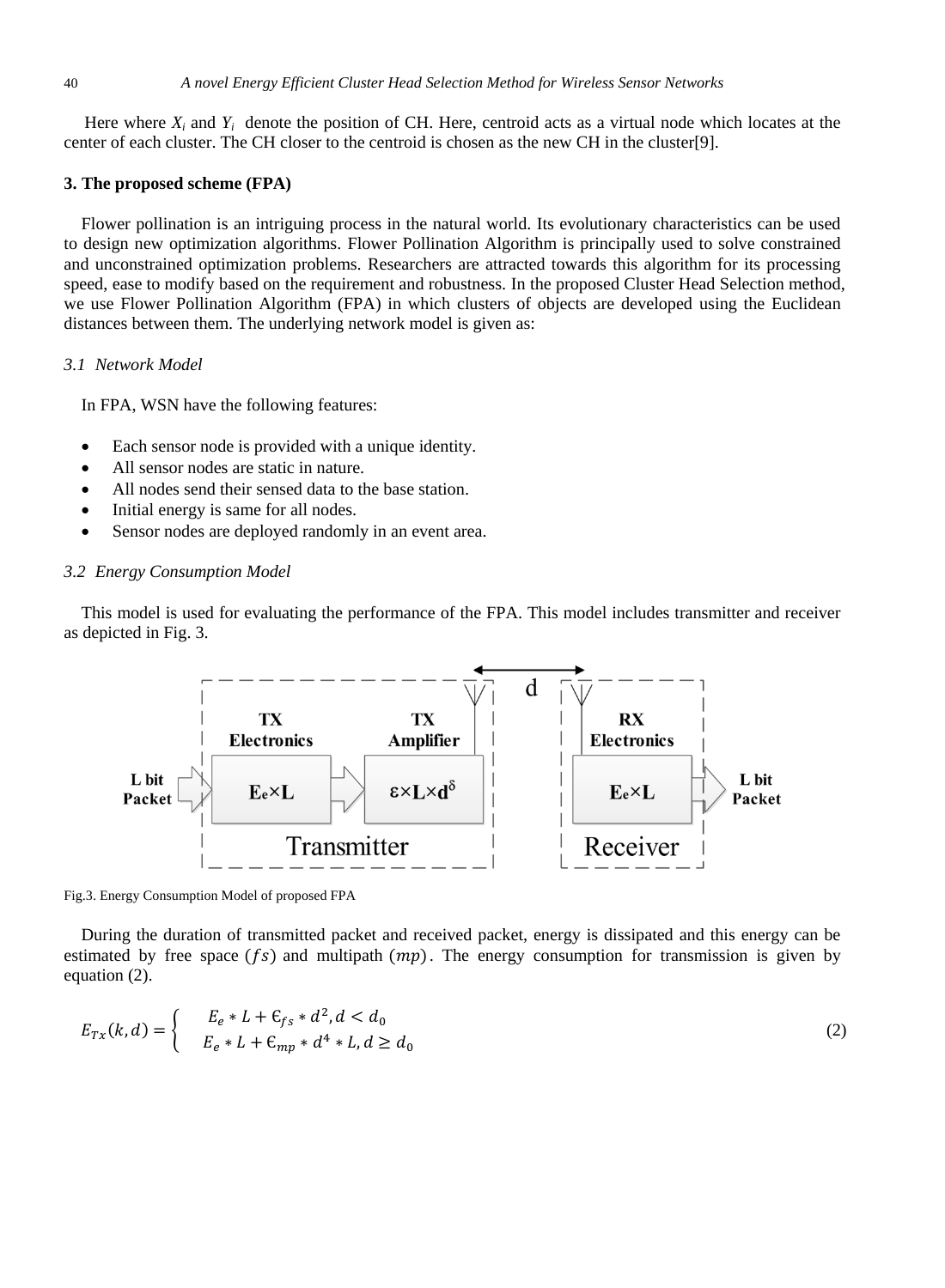Here  $E_e$  denotes the amount of energy needed to process 1-bit data.  $\epsilon_{fs}$  and  $\epsilon_{mp}$  are the energies required for the transmission of 1-bit data so that acceptable bit error rate can be achieved through  $fs$  and  $mp$  models, respectively. This depends upon the transmission distance of data. Here, energy dissipation of  $fs$  is directly proportional to  $d^2$  and that of multipath is proportional to  $d^4$ . The threshold,  $d_o$  can be calculated as follows:

$$
d_o = \frac{\sqrt{s}}{\sqrt{n}}\tag{3}
$$

Energy required on reception of k-bit message is calculated by equation (4).

$$
E_{Rx} = E_e * L \tag{4}
$$

#### *3.3 Proposed Scheme*

In this scheme, we use Flower Pollination Algorithm (FPA) in which clusters of objects are developed using the Euclidean distances between them. In FPA, CH selection method includes four steps as described below:

### *Step 1: Initial clustering*

The idea of FPA is initiated with the target of cluster formation in WSN. We assume that the sensor network consist of *n* number of nodes and is sub-divided in *k* number of clusters. From the total *n* nodes, randomly *k*  nodes are selected as CHs in the network. Remaining nodes decide their CH which is closest to them based on the Euclidean distance.

#### *Step 2: Re-clustering*

As all the nodes in the network are assigned with their CHs, the re-clustering of all the nodes is performed with the LEACH algorithm which selects the cluster head as follow:

$$
T(n) = \begin{cases} \frac{P}{1 - P(r \mod \frac{1}{P})} & \text{if } n \in G\\ 0 & \text{otherwise} \end{cases} \tag{5}
$$

In equation (5), *P* refers to the percentage of number of CHs in a network, *r* belongs to the present round number, and *G* belongs to the set of sensor nodes which are not being selected as CH in the past *1/P* rounds. A random value between 0 and 1 is given to each node in each round. If value is lower than the threshold value *T(n)*, then that node is elected as the CH.

#### *Step 3: Choosing the CH*

After the formation of clusters, each node is assigned with an ID number according to the Euclidean distance. The order of the CH selection is chosen according to the ID number of a node. Hence, the identity of each node is an important part for the selecting a CH node.

#### *Step 4: Change the cluster*

Cluster is changed by using flower pollination in which, each plant has multiple flowers and each flower releases millions of pollen gametes, that is, millions of sensor nodes are present in a network. The solution  $x_i$  is equal to pollen gamete or a flower, which means the new position of CH. Pollinators or insects carry flower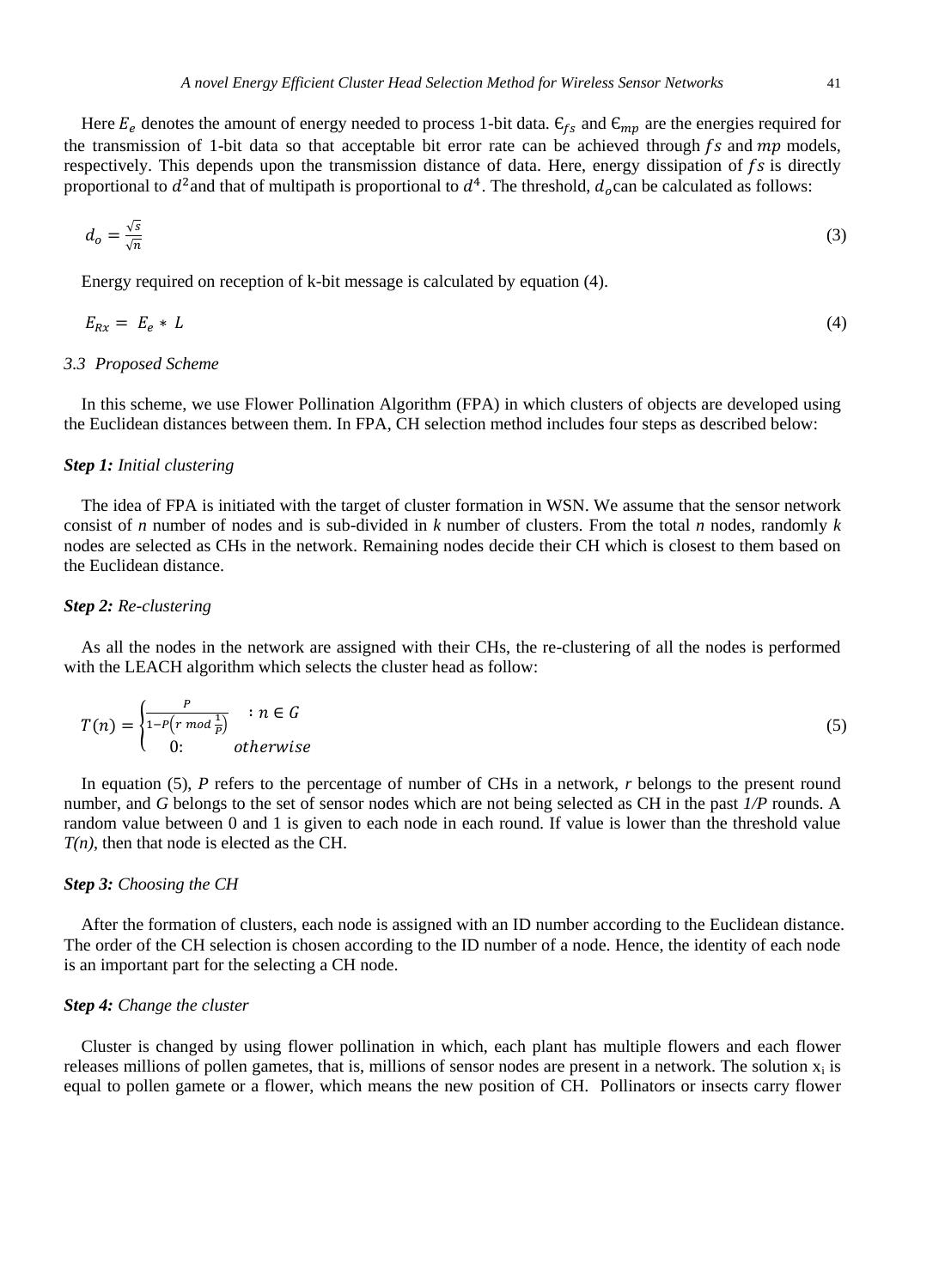pollens from one location to another over a large distance. By this, pollination and reproduction of the fittest is ensured and is represented as 'g'. In sensor network, it means that CH of a network changes and the fittest CH is chosen over a large range and this flower constancy rule is given as:

$$
X_i^{r+1} = X_i^r + Th(X_i^r - g)
$$
\n(6)

Where  $X_i^r$  belongs to the position *i* or solution vector  $X_i$  of round  $r$ , and  $g$  belongs to the current best possible solution created between all other solutions in the present round. The parameter '*Th*' is the threshold value denoting the CH energy, which is essentially a step size.

The local CH selection (Rule 2) can be represented as

$$
X_i^{r+1} = X_i^r + \in (X_j^r - X_k^r) \tag{7}
$$

Where  $X_j^r$  and  $X_k^r$  are CHs from different clusters of the same network. Mathematically, if these two values arise from the similar CH, then this becomes a local random walk when we draw  $\epsilon$  from threshold in [0,1]. The whole algorithm is shown in Fig. 4.

| <b>Algorithm: Flower Pollination Algorithm (FPA)</b>                                                 |  |  |
|------------------------------------------------------------------------------------------------------|--|--|
| Objective minimize energy $f(x)$ , $x = (x_1, x_2, \ldots, x_d)$                                     |  |  |
| Deploy n sensor nodes with randomly selected CHs.                                                    |  |  |
| Find the best CH represented by 'q' in the initial step of CH selection.                             |  |  |
| Define a threshold $Th \in [0,1]$                                                                    |  |  |
| while $(r < \textit{MaxRounds})$                                                                     |  |  |
| for $i = 1 : n$ (all <i>n sensors</i> in the network)                                                |  |  |
| <b>if</b> $CH_{\mathcal{I}} \in \mathcal{I}$ $Th + t_i$ , $t_i$ is the threshold value while running |  |  |
| $X_i^{r+1} = X_i^r + Th(X_i^r - g)$                                                                  |  |  |
| else                                                                                                 |  |  |
| Draw $\epsilon$ from threshold in [0,1]                                                              |  |  |
| Randomly choose $j$ and $k$ among all the solutions                                                  |  |  |
| <b>Do</b> local CH selection via                                                                     |  |  |
| $X_i^{r+1} = X_i^r + \in (X_i^r - X_k^r)$                                                            |  |  |
| end if                                                                                               |  |  |
| Search new CH <sub>s</sub> .                                                                         |  |  |
| <b>if</b> new CHs are better, then update them in the network.                                       |  |  |
| end for                                                                                              |  |  |
| Find the current best solution or CH as $q$ .                                                        |  |  |
| end while                                                                                            |  |  |
|                                                                                                      |  |  |

Fig.4. Pseducode of FPA for cluster head selection

The flowchart of the overall process with the proposed method is shown in Fig 5. After this, computer simulation gives the performance of the FPA.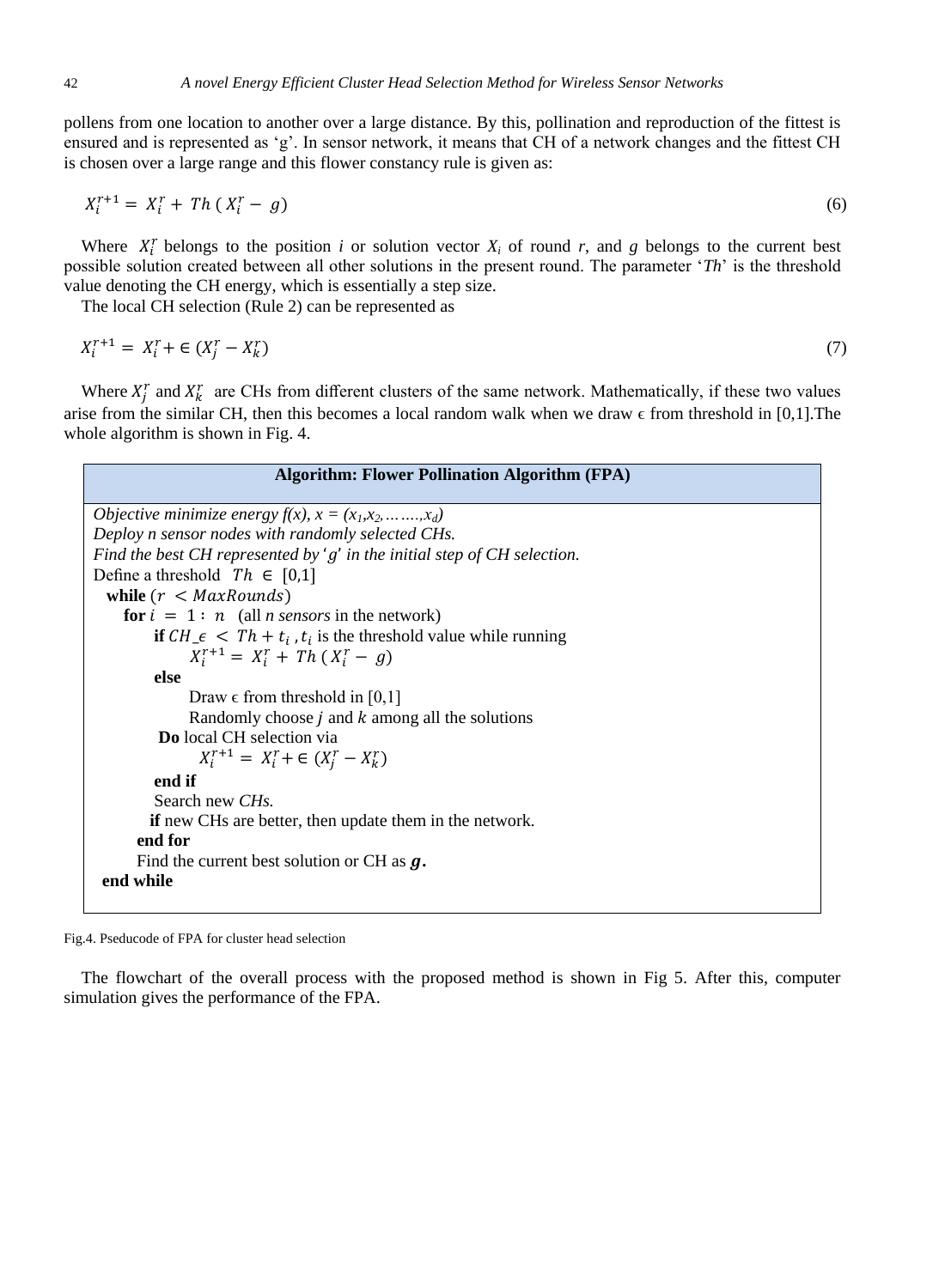

Fig.5. Flow chart of FPA

### **4. Performance Evaluation**

With the help of simulated environment, evaluation of C-LEACH, k-Means based approach and proposed FPA based Cluster Head selection protocols are done in this section. A network of 100 sensor nodes which are deployed randomly in an area of  $200m \times 200m$  is considered. In this, initial energy is taken as 2J and data packet size is 500 bytes. Table 1 represents the simulation parameters used for performance evaluation.

Table 1. Simulation Parameters

| <b>Parameters</b>                       | <b>Values</b>           |
|-----------------------------------------|-------------------------|
| Size of network                         | $(0,0) \sim (200, 200)$ |
| Location of BS                          | (0,0)                   |
| Number of nodes                         | 100                     |
| Initial energy                          | 2J                      |
| Size of data packet                     | 500 byte                |
| Energy taken for aggregation $(E_{DA})$ | 50nJ/bit/signal         |
| Initial energy of a node $(E_{elec})$   | 50nJ/bit                |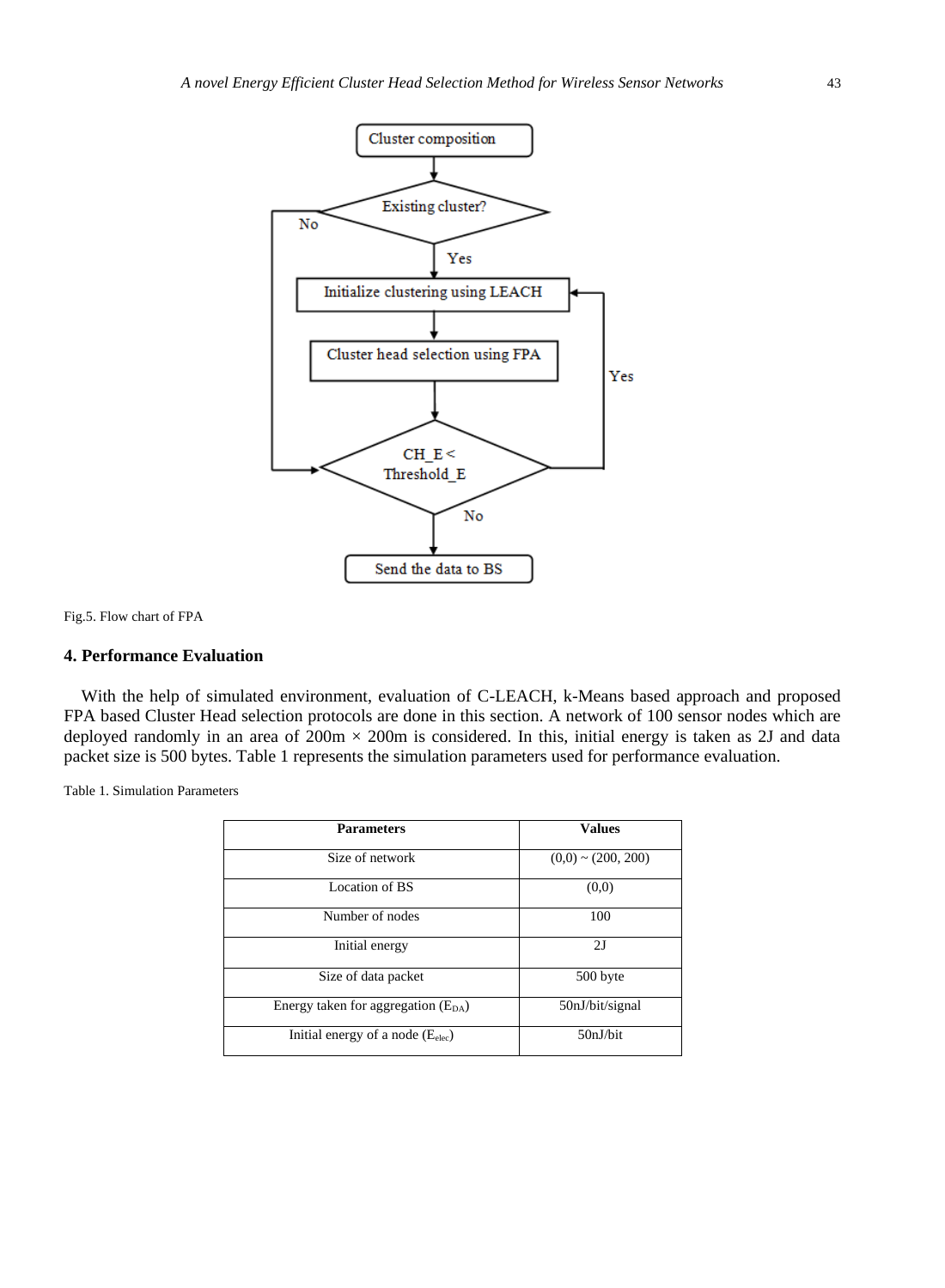In this experiment, the number of clusters is calculated so that energy efficient network can be operated. Our proposed FPA based cluster head selection scheme is compared with the protocols like C- LEACH and K-Means based clustering approach in terms of packet drop ratio, network lifetime and energy efficiency. When the energy of all nodes becomes zero, then the number of rounds at that time is known as network lifetime. Fig. 6 shows the random deployment of sensor nodes in an event area.



Fig.6. Sensor nodes deployment in an event area.

#### **Test Case 1: Analysis of C-LEACH in terms of energy and dead nodes**

The simulation results of C-LEACH protocol in terms of energy consumption are given as follows. Fig. 7 shows the change in average energy of each node as the number of rounds increase. As it is evident from the result, that average energy level goes on decreasing exponentially as the number of rounds is increasing.



Fig.7. Average Energy Vs Number of rounds in C-LEACH.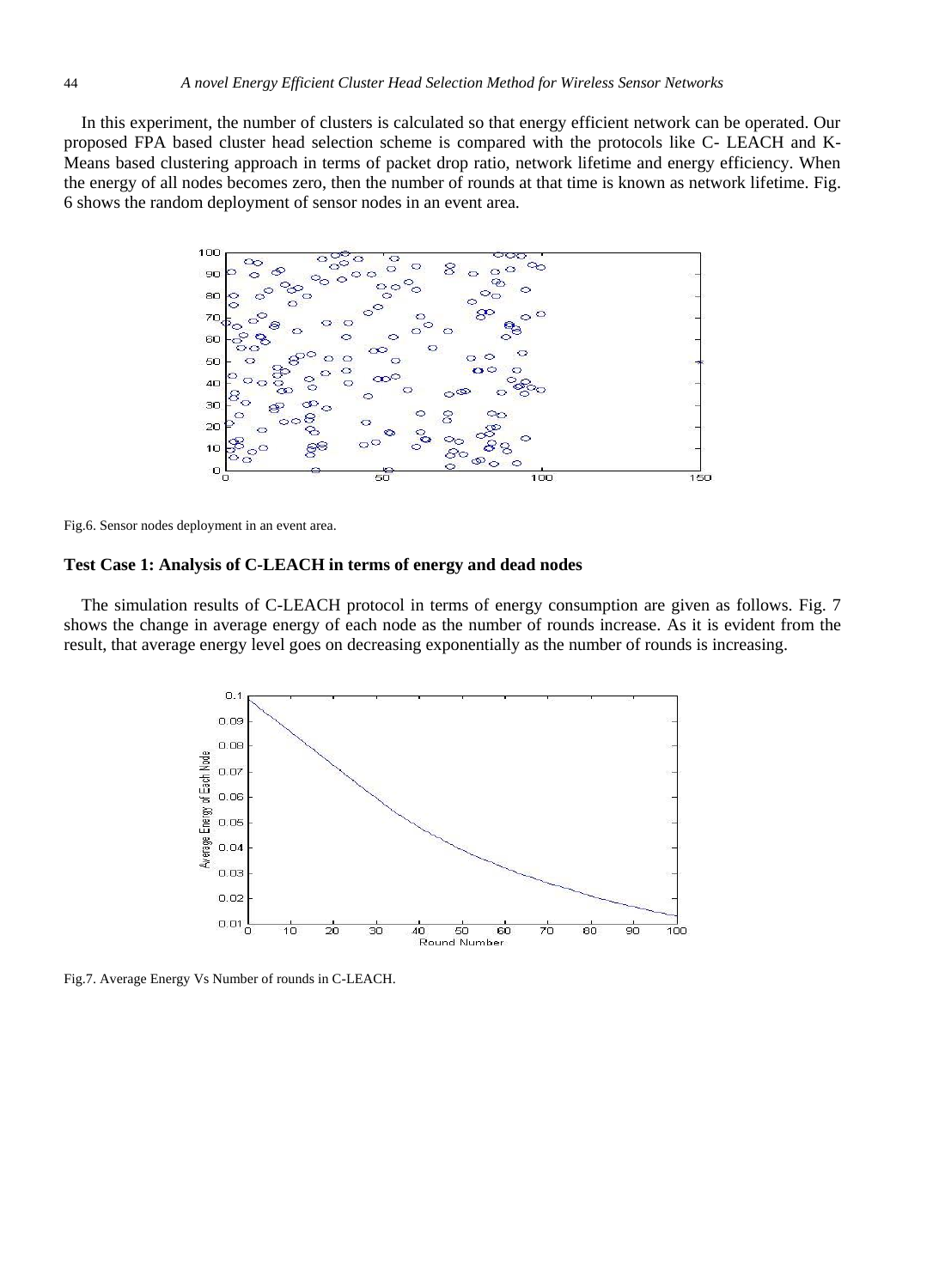Fig. 8 shows the increase in number of dead nodes with the increase in number of rounds. We observe that the number of dead nodes is more than 100 after 100 rounds.



Fig.8. Number of Dead Nodes Vs Number of rounds in C-LEACH.

#### *4.1 Results of K-Means based approach*

Simulation results of K-Means protocol are given as follows. Fig. 9 shows the average energy with the increase in number of rounds.



Fig.9: Average energy Vs number of rounds in K-Means.

Fig. 10 shows the change in number of dead nodes with the change in number of rounds.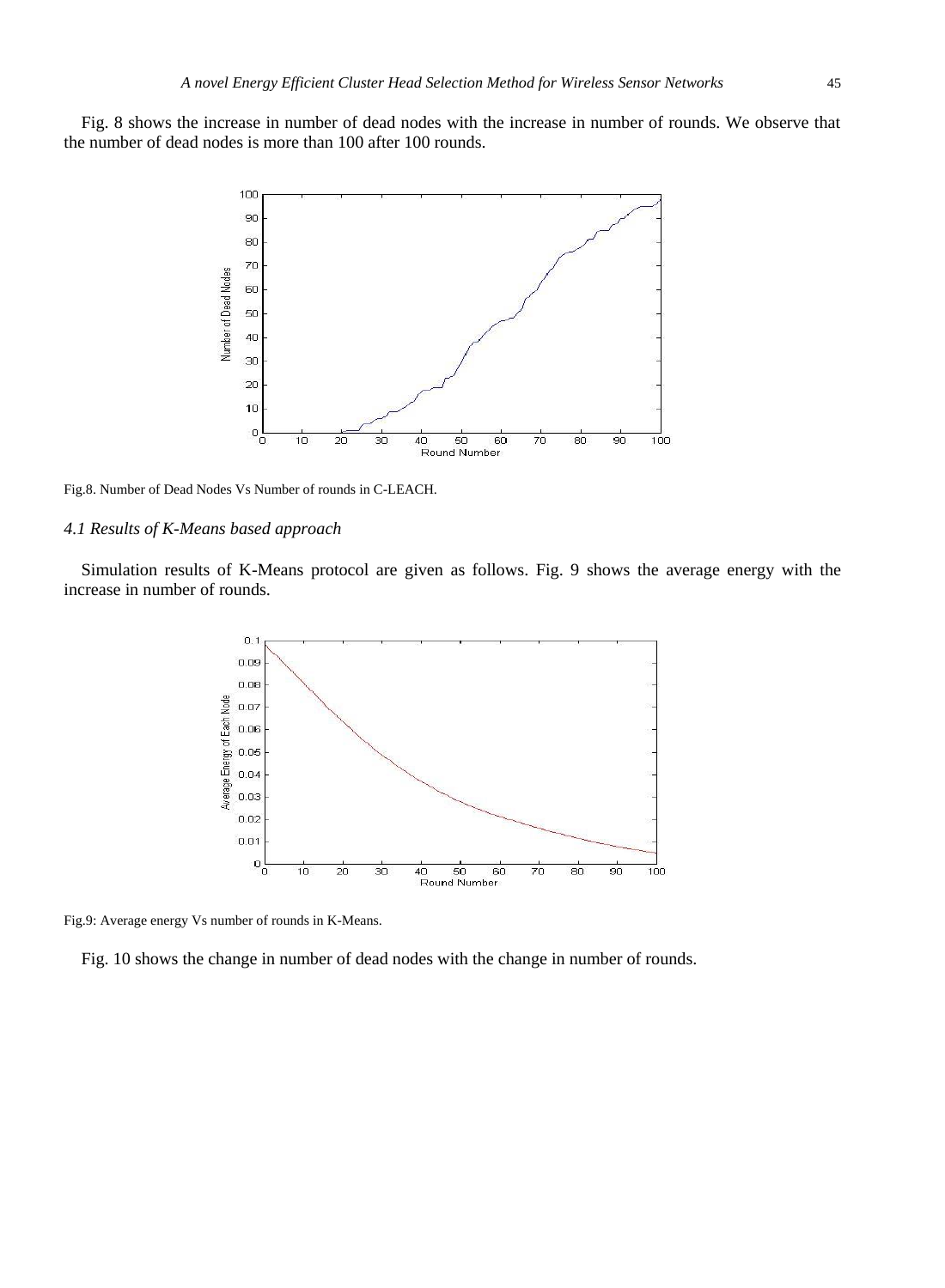

Fig.10. Number of dead nodes Vs Number of rounds in K-Means.

# *4.2 Results of proposed FPA based approach*

An event area is shown in fig. 11, where energy of sensor node gets finishing which leads to the formation of dead nodes. Therefore, resulting in the change of CHs



Fig.11. Selection of CH using FPA

As shown in Fig. 12, average energy of each node gets decrease with increase in number of rounds upto 100 but the energy of FPA is higher than that of C-LEACH and K-Means.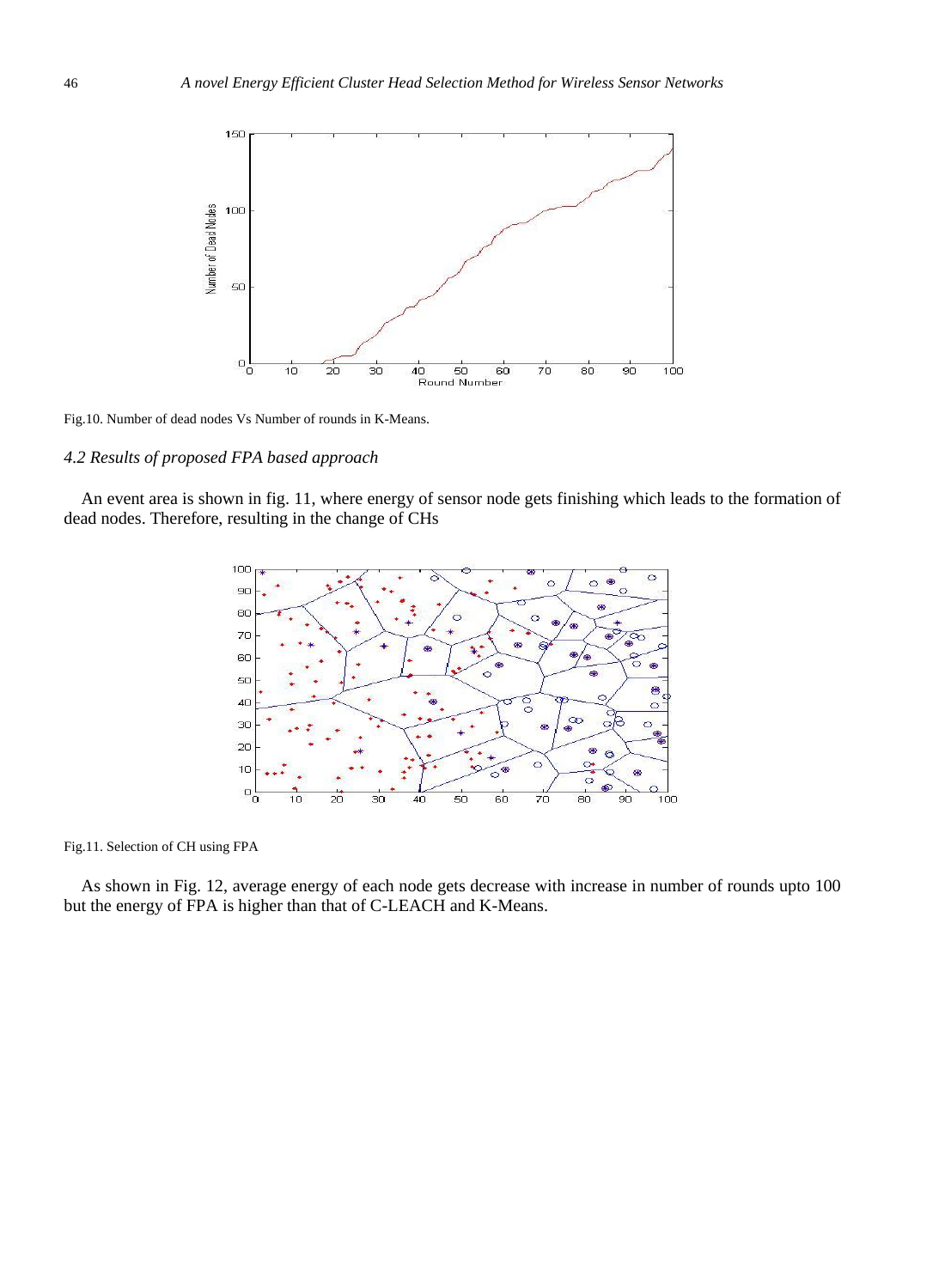

Fig.12. Average Energy Vs Number of rounds in FPA.

From fig. 13, it is clear that number of dead nodes gets increased with the increase in number of rounds but number of dead nodes of FPA is less than other two protocols.



Fig.13. Number of dead nodes Vs number of rounds in FPA

#### *4.3 Comparison of FPA with C-LEACH and K-Means*

Comparison of FPA is done with the already existing protocols like C-LEACH and K-Means in terms of energy dissipation, number of dead nodes, energy efficiency and packet drop ratio.

### *Residual energy*

Upon increase in number of rounds, the change in energy is shown in Fig 14. On observing this figure carefully, results related with energy efficiency of FPA are far better than LEACH and K-Means. Small amount of energy is still left behind after completion of 20 rounds as compared with other two existing protocols. However, sensor network still left with the remaining energy after 20 rounds.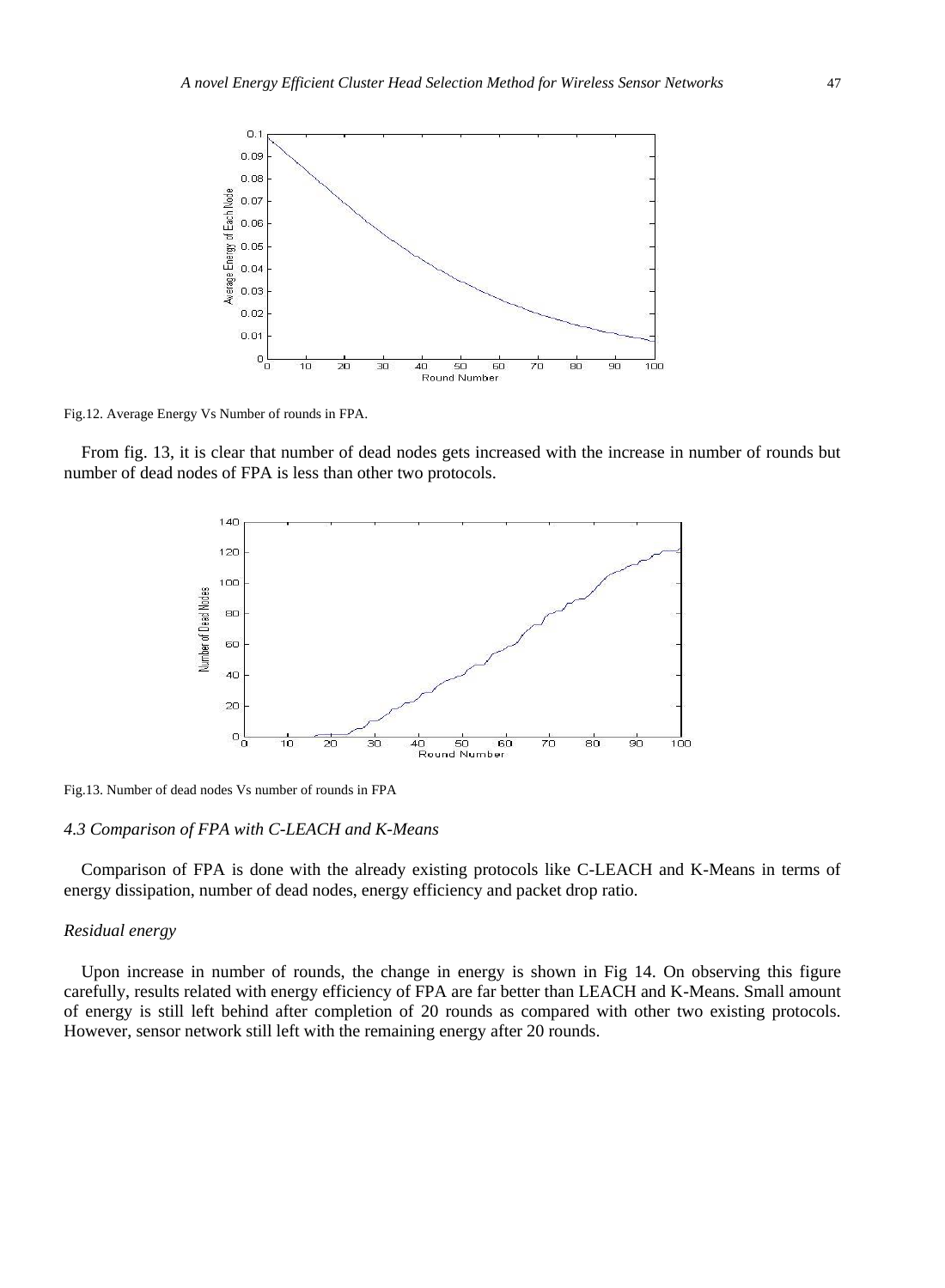

Fig.14. Residual Energy of the network as Number of rounds

#### *Change in number of dead nodes*

To know about the sensor network lifetime, number of live sensor nodes is detected at different rounds. As it is clear from the Fig. 15 that after the completion of 20 rounds, not even a single live node is left in LEACH and k-Means protocols, but there is still presence of some live nodes in our FPA scheme. Therefore, we can conclude that the lifetime of the FPA is higher than that of k-Means and LEACH protocols. This all is because the communication overhead of FPA is less than that of two existing protocols that might lead to creation of unbalanced clusters. Note that the FPA leads to the formation of clusters so that the distances from the CHs to the member nodes of the cluster get minimized as much as possible.



Fig.15. Number of Alive Nodes as Number of Rounds increases

#### *Energy dissipation*

Energy of nodes get dissipated when in communication. So, the energy dissipation of CHs of our proposed scheme with LEACH and K-Means protocols is shown in Fig 16. It is clearly visible that energy dissipation of FPA is lower than the existing K-Means and LEACH protocols. Moreover, the pattern of FPA is smoother than the other two protocols. Reason for this is the large number of small distances and the balanced distances between the CHs and their sensor nodes.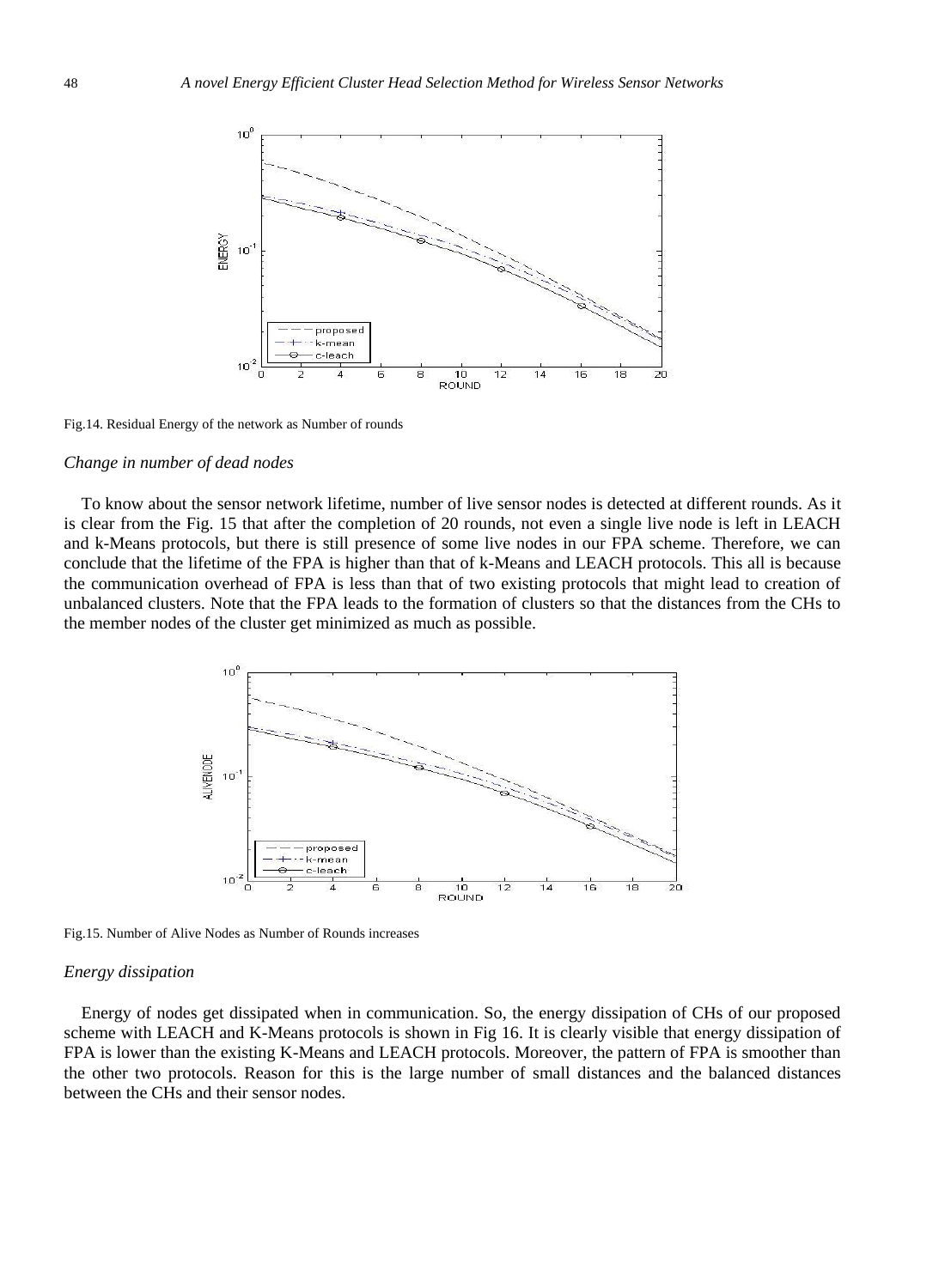

Fig.16. Energy Dissipation of CHs.

#### *Packet Drop Ratio*

Packet drop ratio is defined as the ratio of the number of packets that are dropped until a destination compared to the total number of packets that that are sent by the sender. Mathematically, we define it as:

$$
PDR = \frac{P_1}{P_2} \tag{8}
$$

Where,  $P_1$  is the number of data packets received by the destination and  $P_2$  is the number of data packets generated by the source. As shown in Fig. 17, it can be seen that packet drop ratio of FPA is less from LEACH and K-Means protocols with the increase in number of rounds.



Fig.17. Packet Drop Ratio as the Number of Rounds

#### **5. Conclusion and Future work**

LEACH and k-Means are the existing hierarchical routing protocols and they make selection of CHs which results in the reduction of lifetime for the overall network. Our protocol called FPA is proposed in this paper, which selects the CH in an efficient way for a network to be energy efficient. This is based to find the CH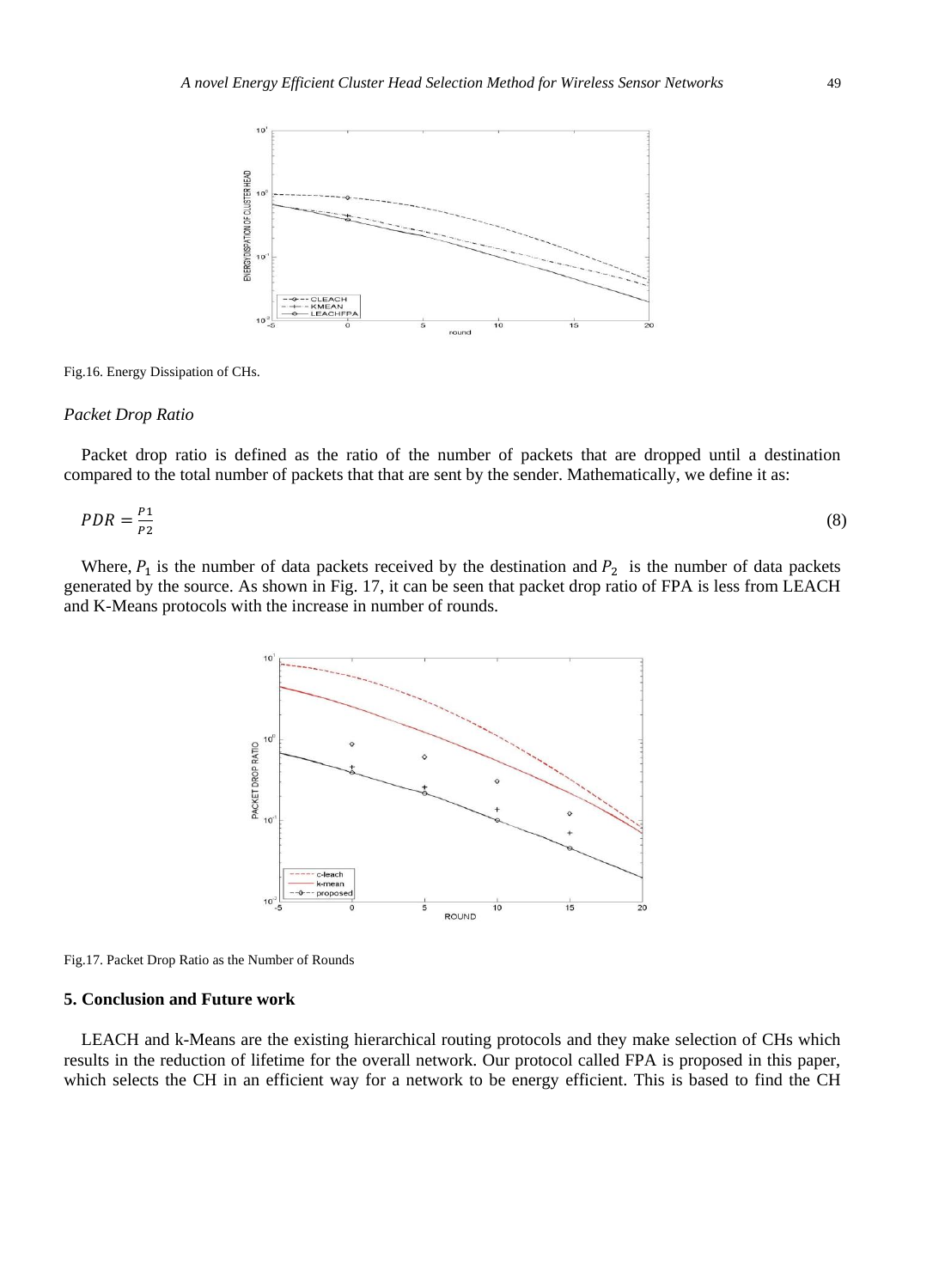having the minimum distance from local and global pollination. According to simulation results, performance of the FPA is much better than that of the LEACH and k-Means algorithm in terms of energy efficiency, number of alive nodes, energy dissipation and the packet drop ratio. The grouping of the sensor nodes into several clusters is done with the help of flower pollination approach. The time taken for clustering process can be optimized further. In future, the network lifetime can be optimized and the clustering time can be further minimized.

#### **References**

- [1] Akyilidiz I.F., Su W., Sankarasubramaniam Y. and Cayirci E. Wireless sensor networks: A survey. Computer Networks 2002; volume 38, no. 4, pp. 393-422, March 2002.
- [2] Xiaofeng M., Min Y., Dilin M. Application overview of wireless sensor networks. Computer application and software 2008; 25(3):179-181.
- [3] Zytoune Q., Aroussi M. El., Rziza M., Aboutajdine D. Stochastic Low Energy Adaptive Clustering Hierarchy. Computer Networks and Internet Research Journal 2008, 8(1): 47-51.
- [4] Younis O. and Fahamy S. Distributed clustering in ad-hoc sensor networks: A hybrid, energy-efficient approach. in Proc. IEEE INFOCOM 2004, 1: 629-640.
- [5] Akkaya K., Younis M. A survey on routing protocols for wireless sensor networks," Ad Hoc Networks 2005, 3(3):325-349.
- [6] Heinzelman W.B., Chandrakasan A.P. and Balakrishnan H. Energy-Efficient Communication Protocol for Wireless Microsensor Networks. Proceedings of the Hawaii International Conference on System Sciences, January 2000, 8(8): 8-20.
- [7] Guo L.Q., Xie Y., Yang C.H and Jing Z.W. Improvement on LEACH by combining Adaptive Cluster Head Election and Two-hop transmission. Ninth International Conference on Machine Learning and Cybernetics, Qingdao, July 2010; 1678-1683.
- [8] Xiangning F., Yulin S. Improvement on LEACH Protocol of Wireless Sensor Network. International Conference on Sensor Technologies and Applications 2007; 260-264.
- [9] Park G. Y., Kim H., Jeong H. W. and Youn H. Y. A Novel Cluster Head Selection Method based on K-Means Algorithm for Energy Efficient Wireless Sensor Network. 27th International Conference Adv. Inf. Network Application Work 2013; 910–915.
- [10] Singh M. P., Kaur K.. A Study and Analysis of Congestion Control Wireless Sensor Networks. I.J. Wireless and Microwave Technologies 2016, 6(6):14-23.
- [11] Kumar V., Singh P., Kumar A., Tyagi N. Performance Analysis of Energy Aware Backbone based Approaches for Data Dissemination in Wireless Sensor Network. I.J. Wireless and Microwave Technologies, 2016; 6(5):72-82.
- [12] Hajraoui A., Chakkor S., Baghouri M., Essa âdi A., Bourzek A. The Scalability and Stability Analysis of KLEACH Routing Protocol in Wireless Sensor Networks. I. J. Computer Network and Information Security, 2016; 8(4): 22-29.
- [13] Rana S., Bahar A. N., Islam N., Islam J. Fuzzy Based Energy Efficient Multiple Cluster Head Selection Routing Protocol for Wireless Sensor Networks. I. J. Computer Network and Information Security 2015; 7(4):54-61.
- [14] Banerjee R. Cluster Based Routing Algorithm with Evenly Load Distribution for Large Scale Networks. in International Conference on Computer Communication and Informatics (ICCCI) 2014; pp. 1–6.
- [15] Thein M. C. M. and Thein T. An energy efficient cluster-head selection for wireless sensor networks. in 1st International Conference on Intelligent Systems, Modelling and Simulation 2010; pp. 287–291.